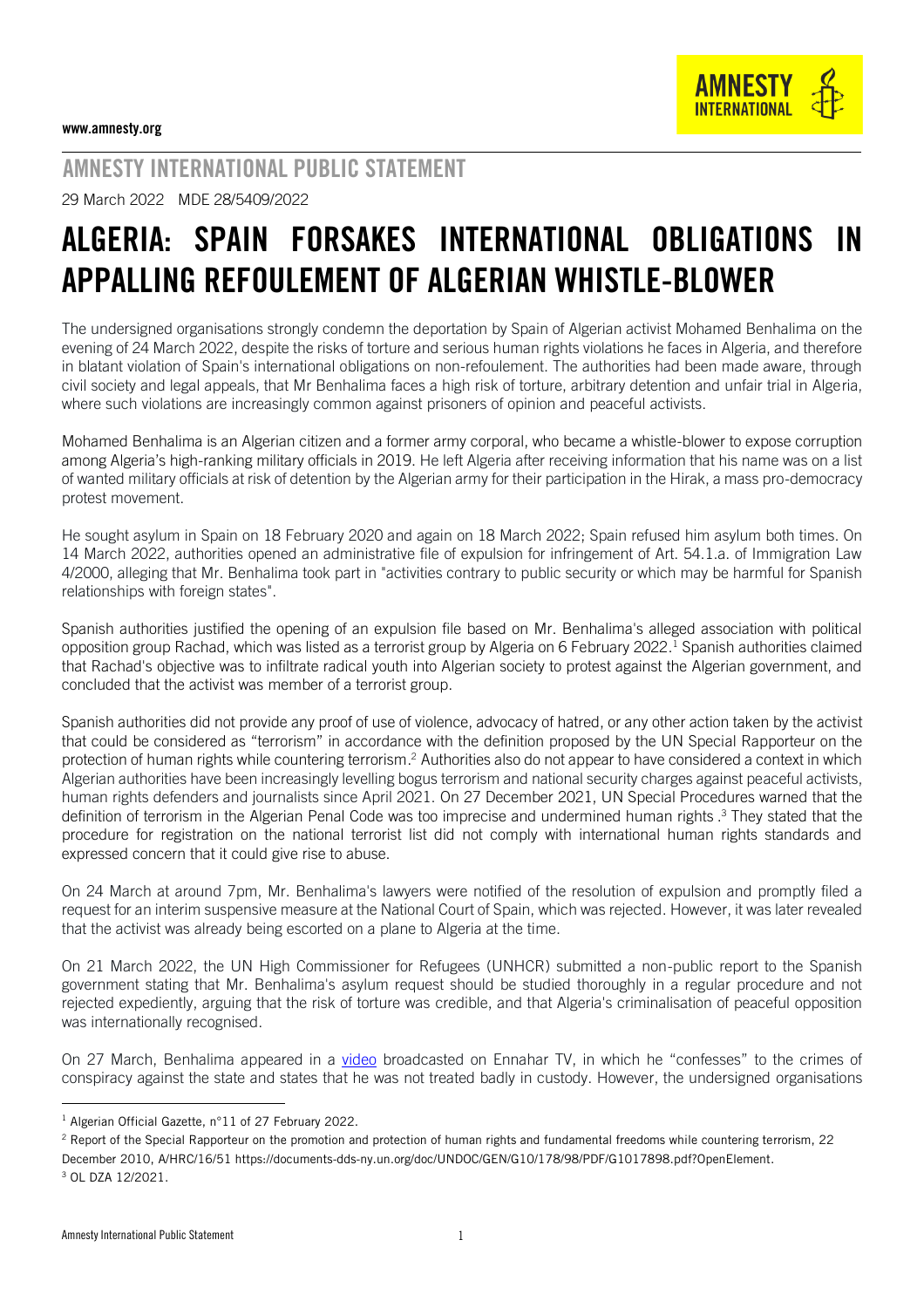call into question the reliability of such statements which might be the result of duress. In addition, Benhalima had himself released [a video](https://www.facebook.com/watch/?v=305188648383468&extid=NS-UNK-UNK-UNK-AN_GK0T-GK1C&ref=sharing) from the retention centre in Valencia, before his deportation to Algeria, in which he warns that such videos would not be genuine and would show that he "was subjected to severe torture at the hands of intelligence services."

In January and March 2021, in Algeria, Mohamed Benhalima was sentenced in absentia to a total of 20 years in prison for charges including "participation in a terrorist group" (Article 87bis 3 of the Penal Code) and "publishing fake news undermining national unity" (Art.196 bis) among other charges. The overly broad formulation of both articles has been used by Algeria repeatedly to criminalise people who have expressed any form of dissent. In one of the two verdicts, issued on 9 March 2021, the judge sentenced Benhalima to 10 years in prison for his online publications, including videos exposing corruption in the army, a form of expression which is protected under the right to freedom of expression.

Spanish authorities additionally motivated the expulsion based on Mr. Benhalima's close relationship with Mohamed Abdellah, another Algerian whistle-blower and former member of the military, who also sought refuge in Spain in April 2019 and was forcibly returned on 21 August 2021 using Art. 54.1.a. of Law 4/2000, in similar circumstances and for the same motives.

Mohamed Abdellah, currently detained in the military prison of Blida, stated in court on 2 January 2022 that he had been subjected to torture and other ill-treatment upon his return to Algeria, including physical abuse and prolonged solitary confinement in a cell with no light, according to a witness who attended the hearing. He was also deprived of access to a lawyer.

Despite the strong similarities between both cases providing a compelling precedent about the actual risk of torture and other ill-treatment of activists and whistle-blowers in Algeria, notably former members of the military, the Spanish government showed its determination to forcibly return someone where their physical and psychological integrity was not guaranteed. In doing so, Spain flouted critical international law obligations that forbid governments to return individuals to a country where they would be in danger of suffering torture or other cruel, inhuman or degrading treatment or punishment.

The government's decision to expel Mr. Benhalima and the decision of the National Court not to apply a suspensive measure are in contravention of Article 3 of the UN Convention against Torture (CAT) ratified by Spain in 1987, which provides for an absolute protection against refoulement of persons in danger of being tortured or otherwise ill-treated in a State to which they are to be expelled, returned or extradited. According to the CAT, nobody can be excluded from this protection even if they are deemed to pose a threat to national security and are not eligible for asylum. <sup>4</sup> The Committee has shown that once a person alludes to a risk of torture, a State party can no longer cite domestic concerns as grounds for failing in this obligation,<sup>5</sup> and that such considerations emphasise the importance of appropriate review mechanisms.<sup>6</sup> The Committee further explained that diplomatic assurances could not be used as a justification for failing to apply the principle of nonrefoulement. 7

Similarly, Article 3 of the European Convention on Human Rights (ECHR) has been interpreted by the European Court on Human Rights as providing an effective means of protection against all forms of return to places where there are substantial grounds to believe that the person would be subjected to torture, or to inhuman or degrading treatment or punishment<sup>8</sup>. For the Court, this obligation prevails over any obligation to return, expel or extradite arising from other international or bilateral commitments.<sup>9</sup> Article 3 is further listed in Article 15(2) of the ECHR as a non-derogable provision, which leaves no scope for limitations under any circumstances, whether they be safety, public order or other grounds.<sup>10</sup>

- 1. Alianza-ActionAid
- 2. Al Karama
- 3. Amnesty International

<sup>9</sup> Ibid, para. 2.5.

**AMNEST INTERNATIONAL** 

j <sup>4</sup> See example Human Rights Committee, Khan v Canada, N°15/1994 (n 1); VXN and HN v Sweden, N°130/1999 and 131/1999 (n° 49) para 14.3; Dadar v Canada, N° 258/2004, UN Doc CAT/C/35/D/258/2004, 23 November 2005, paras 4.4, 8.8.

<sup>&</sup>lt;sup>5</sup> UN Committee Against torture, Adel Tebourski v France, No 300/2006 (n°49) para 8.3.

<sup>6</sup> UN Committee Against Torture, Agiza v Sweden, N°233/2003, UN Doc CAT/C/34/D/233/2003, 20 May 2005, para 13.8

 $^7$  UN Committee against torture, Abichou v Germany, N°430/2010, UN Doc CAT/C/50/D/430/2010, 21 May 2013, para 11.5

<sup>8</sup> UNHCR Manual on Refugee Protection and the ECHR Part 2.1 – Fact Sheet on Article 3.

<sup>&</sup>lt;sup>10</sup> European Court of Human Rights, Ireland v. United Kingdom, Judgement of 18 January 1978, Series A, No. 25, para. 162 and 163.